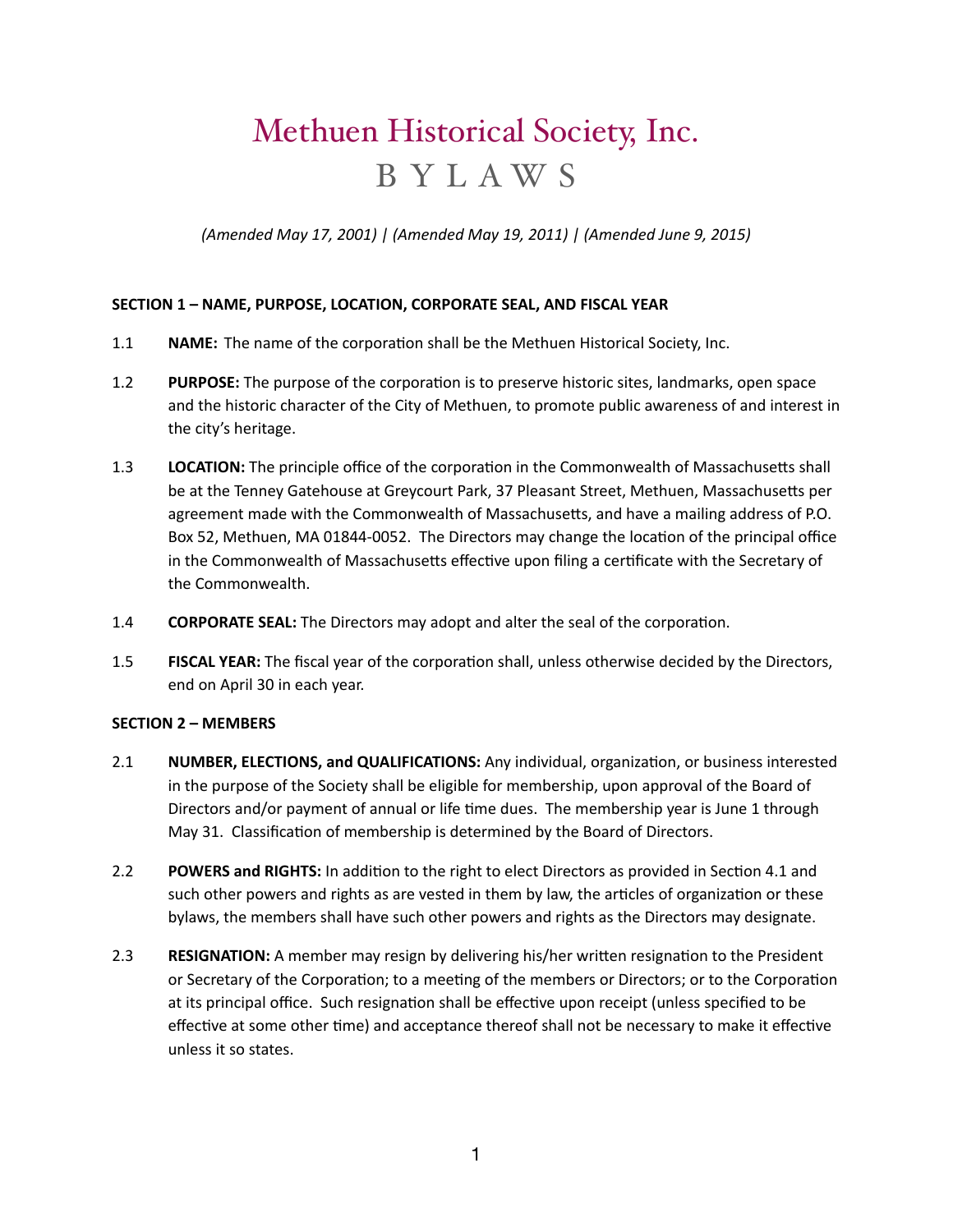- 2.4 **DUES:** The Board of Directors shall be empowered to revise from time to time the membership categories and annual dues of the Society. The Society shall notify members whose dues are approximately three months in arrears, and those whose dues are not paid thereafter shall be automatically dropped from membership in the Society.
- 2.5 **ANNUAL MEETING:** The annual meeting of the members shall be held between the first and thirty-first of May in each year. The annual meeting may be held at the principal office of the Society or at such other place within Massachusetts as the President, members, or Directors shall determine. No change in the date fixed for the annual meeting shall be made within sixty days before May 1<sup>st</sup>. Notice of any change in the date fixed in these by-laws for the annual meeting shall be given to all members at least thirty days before the new date for such meeting. A copy of the agenda shall accompany this notice.

If an annual meeting is not held as herein provided, a special meeting of the members may be held in place thereof with the same force and effect as the annual meeting, and in such case all references in these by-laws, except in the Section 2.5, to the annual meeting of the members shall be deemed to refer to such special meeting. Any such special meeting shall be called and notice given as provided in Section 2.7 and 2.8.

- 2.6 **REGULAR MEETINGS:** Regular meetings of the members may be held at such places within the Commonwealth of Massachusetts and at such times as the members may determine.
- 2.7 **SPECIAL MEETINGS:** Special meetings of the members may be called by the President or by the Directors, which shall be notified by the Secretary, or in the case of the death, absence, incapacity or refusal of the Secretary, by any other office upon written application of ten percent of the membership as certified by the Treasurer.
- 2.8 **CALL and NOTICE:** Reasonable and sufficient notice of the annual meeting shall be given to the members of the Society by the Secretary, giving the place, time and purpose of the annual meeting.
- 2.9 **QUORUM:** At the annual and/or special meetings of the Society, those members present shall constitute a quorum. Any meetings may be adjourned to such a date or dates nor more than ninety days after the first session of the meeting by a majority of the votes cast upon the question, and the meeting may be held as adjourned without further notice.
- 2.10 **ACTION BY VOTE:** Each member in good standing shall have one vote. When a quorum is present at any meeting a majority of the votes properly cast by members present or submitted in writing by absentee members, shall decide any questions, including election to any office, unless otherwise provided by law, the articles or these by-laws.
- 2.11 **ACTION BY WRITING:** Any action required or permitted to be taken at any meeting of the members may be taken without a meeting, if all the members entitled to vote on the matter consent to the action in writing, and the written consents are filed with the records of the meetings of the members. Such consents shall be treated for all purposes as votes at a meeting.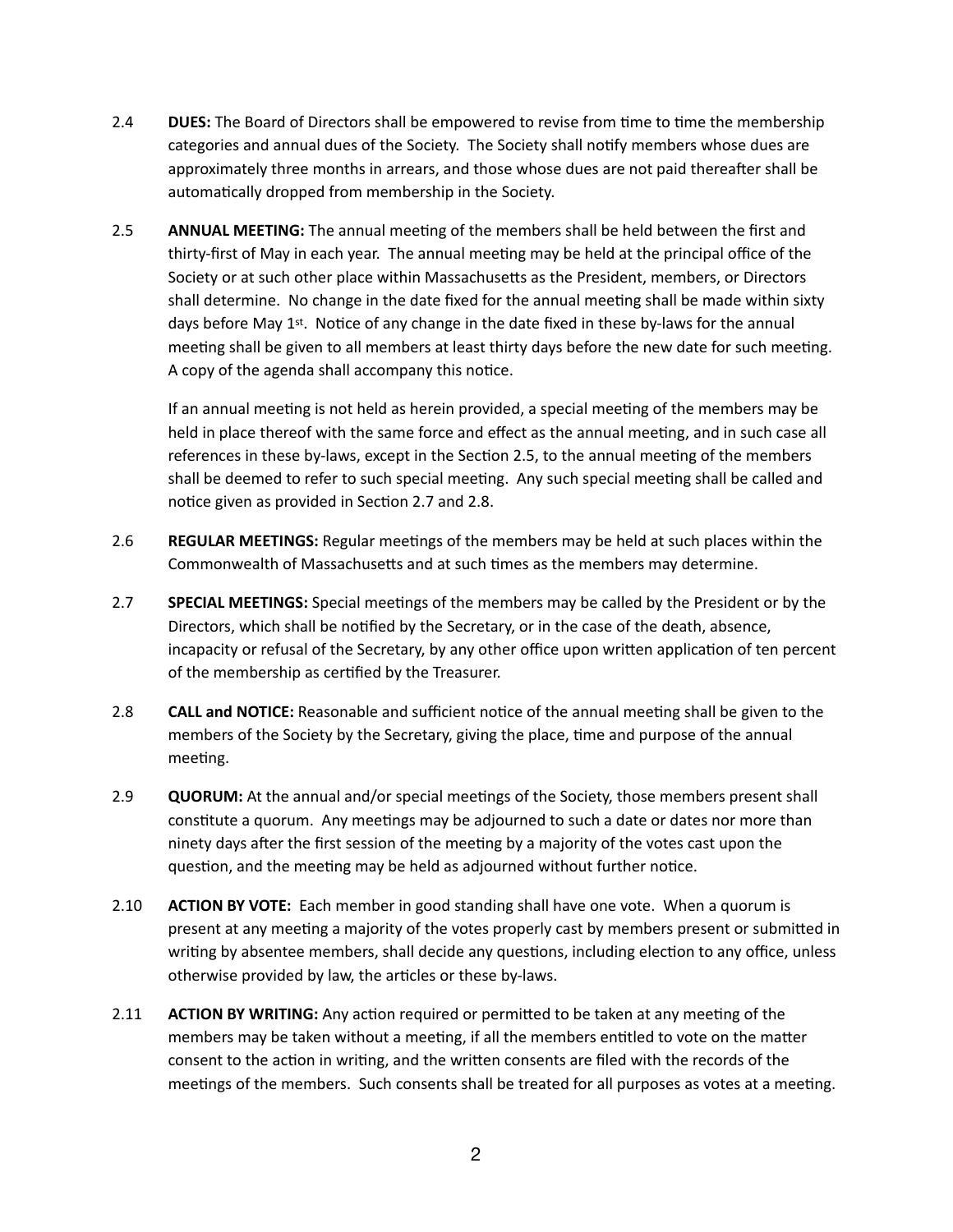- 2.12 **PROXIES:** Members may vote either in person or by written proxy which shall be filed with the Secretary, or other persons responsible for recording the proceedings of the meeting, prior to the meeting. Unless otherwise specifically limited by their terms, such proxies shall entitle the holders thereof to vote at any adjournment of the meeting but the proxy shall terminate after the final adjournment of such meeting.
- 2.13 **COMPENSATION:** Members shall be entitled to receive for their services such amount, if any, as the Directors determine. Members shall not be precluded from serving the Society in any other capacity and receiving compensation for any such service.

#### SECTION 3 - SPONSORS, BENEFACTORS, CONTRIBUTORS, ADVISORS, AND FRIENDS OF THE SOCIETY

The Directors may designate certain persons or groups of persons as sponsors, benefactors, contributors, advisors or friends of the Society or such other title as they deem appropriate. Such persons shall serve in an honorary capacity, and, except as the Directors shall otherwise designate, shall in such capacity have no right to notice of, or to vote at, any meeting; shall not be considered for purposes of establishing a quorum; and shall have no rights or responsibilities.

#### **SECTION 4 – BOARD OF DIRECTORS**

- 4.1 **NUMBER and ELECTION:** There shall be a Board of Directors consisting of not less than 11 and not more than 25 members of the Society in good standing.
- 4.2 **NOMINATING COMMITTEE:** The nominating committee shall be appointed at the  $1<sup>st</sup>$  meeting following the annual meeting by the President, with the approval of the Board of Directors, and shall consist of 5 members. The committee shall meet and report to the Board of Directors their recommendations, in writing, for Directors and officers for the ensuing year. Nominations for Directors and officers may also be made from the general membership.
- 4.3 **TENURE:** Each Director shall hold office until the next annual meeting of members and until his/ her successor is elected or until he/she sooner dies, resigns, or is removed. Regular attendance at meetings of the Board of Directors is required for all Directors. Directors should call the President or Secretary if they are unable to attend. If a Director missed two (2) board meetings without an excused absence, the President or Vice-President shall inquire concerning the reasons for absence. Any Director who misses attending four (4) regularly scheduled meetings within a twelve (12) month period following each annual meeting shall have his/her office of Director declared vacant, unless specifically excused by the Board of Directors for substantive reasons. The intent of this section is to assure that all Directors have an interest and full participation in the activities of the Methuen Historical Society.
- 4.4 **POWERS:** The affairs of the corporation shall be managed by the Directors who shall have and exercise all the powers of the corporation, except those powers reserved to the members by law, the articles of organization, or these by-laws.
- 4.5 **COMMITTEES:** The Directors may elect one of more committees and may delegate to such committee or committees any or all of their powers. Unless the Directors otherwise designate,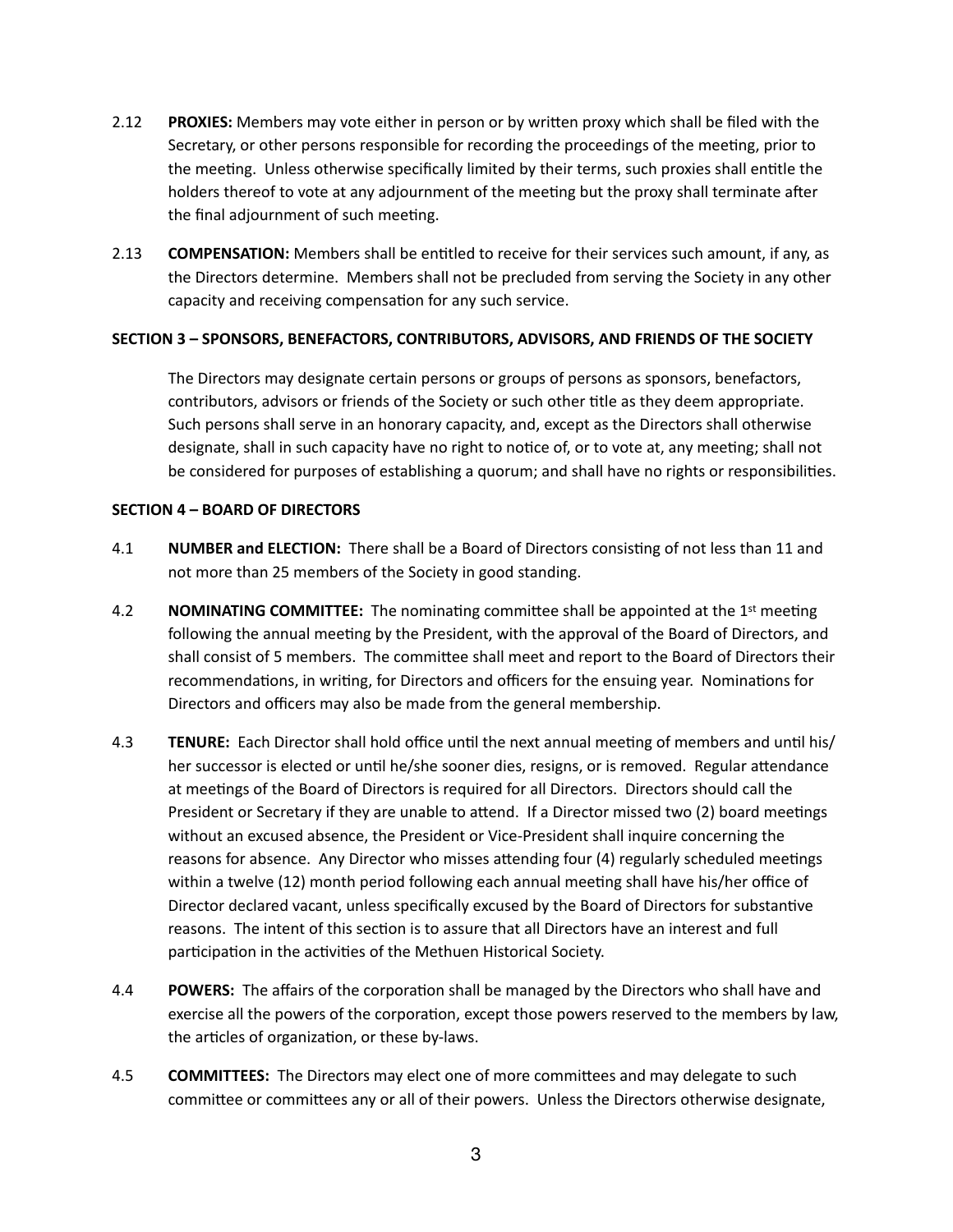committees shall conduct their affairs in the manner as is provided in these by-laws for the Directors. The members of any committee shall remain in office at the pleasure of the Directors.

- 4.6 SUSPENSION or REMOVAL: A Director may be suspended or removed with cause, by vote of a majority of the Directors in office. A Director may be removed for cause, only after reasonable notice and opportunity to be heard.
- 4.7 **RESIGNATION:** A Director may resign by delivering his/her written resignation to the President or Secretary of the corporation. Such resignation shall be effective upon receipt (unless otherwise specified to be effective at some other time) and acceptance thereof shall not be necessary to make it effective unless it so states.
- 4.8 **VACANCIES:** Any vacancy in the Board of Directors, except a vacancy resulting from enlargement which must be filled in accordance with Section 4.1, may be filled by the Directors. Each successor shall hold office for the unexpired term, or until he/she sooner dies, resigns, or is removed. The Directors shall have and may exercise all of their powers notwithstanding the existence of one or more vacancies in their number.

# 4.9 **MEETINGS:**

A) **REGULAR MEETINGS:** Regular meetings of the Directors may be held at such place and at such times as the Directors may determine.

B) **SPECIAL MEETINGS:** Special meetings of the Board of Directors may be held at any time and at any place when called by the President of the Board of Directors or by five or more Directors.

# 4.10 **CALL and NOTICE:**

A) REGULAR MEETING: No call or notice shall be required for regular meetings of the Directors, provided that reasonable notice:

1) of the first regular meeting following the determination by the Directors, of the time and places of regular meetings is given to the regular absent members;

2) of the purpose of a regular meeting is given to each Director if either contracts or transactions of the corporation with interested persons, or amendments to these bylaws are to be considered at the meeting; and

3) is given as otherwise required by law, the articles of organization or these by-laws.

B) **SPECIAL MEETINGS:** Reasonable notice of the time and place of special meetings of the Directors shall be given to each Director. Such notice need not specify the purpose of the meeting unless there is to be considered at the meeting:

1) Contracts or transactions of the corporation with interested persons;

2) Amendments to these by-laws;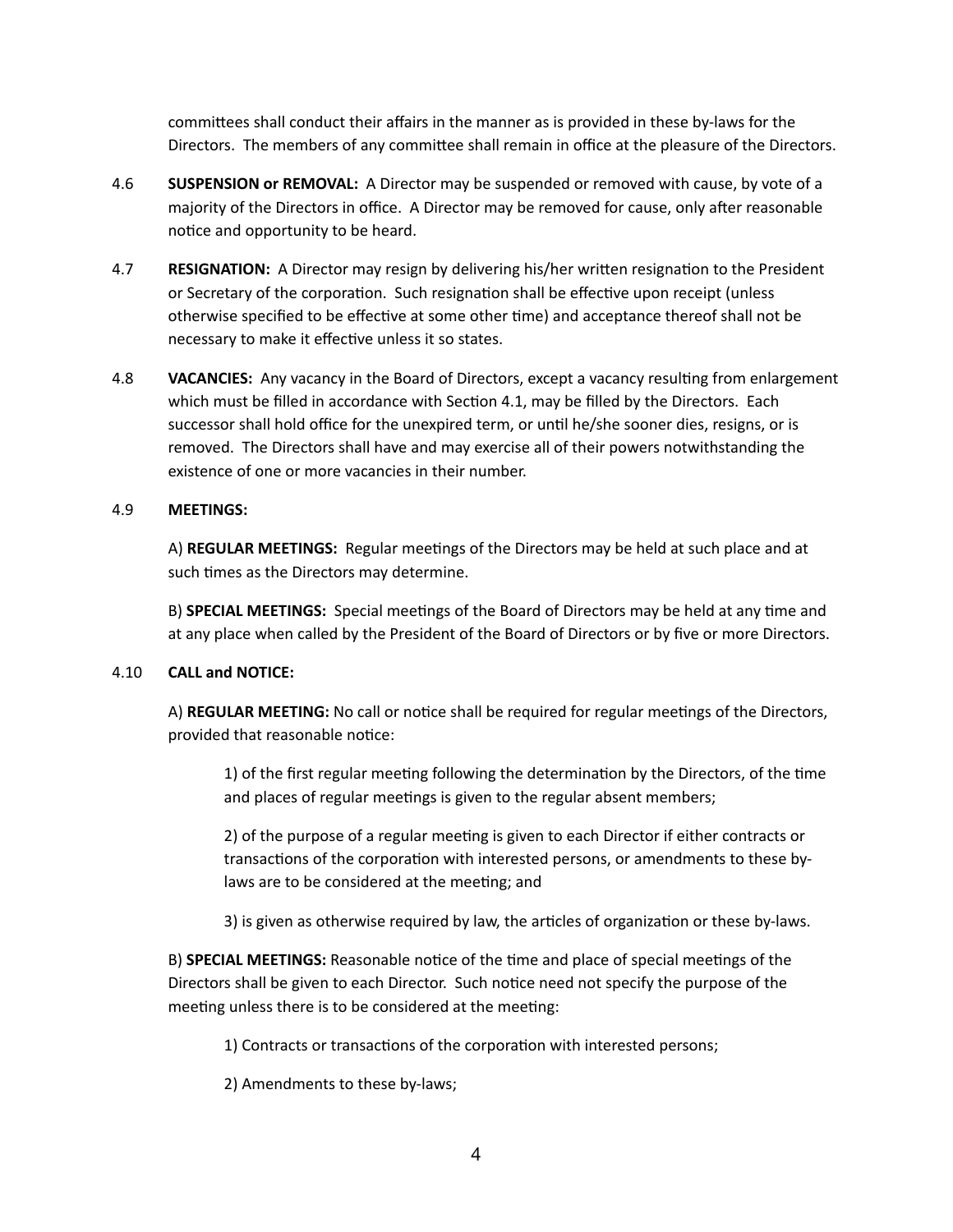- 3) An increase or decrease in the number of Directors; or
- 4) Removal or suspension of a Director.

C) **REASONABLE AND SUFFICIENT NOTICE**: Except as otherwise expressly provided, it shall be reasonable and sufficient notice to a Director to give notice by telephone to Directors residence at least forty-eight hours before the meeting.

- 4.11 **QUORUM:** At any meeting of the Directors a total of seven Directors, then in office, shall constitute a quorum. Any meeting may be adjourned by a majority of the votes cast upon the question, whether or not a quorum is present, and the meeting may be held as adjourned without further notice.
- 4.12 **ACTION BY VOTE:** When a quorum is present at any meeting, a majority of the Directors present and voting shall decide any question.
- 4.13 **ACTION BY WRITING:** Any action required or permitted to be taken at any meeting of the Directors may be taken without a meeting if all the Directors consent to the action in writing, and written consents are filed with the records of the meetings of the Directors. Such consents shall be treated for all purposes as votes at meetings.
- 4.14 **COMPENSATION:** Directors shall be entitled to receive for their services such amount, if any, as the Directors may from time to time determine. Directors shall not be precluded from serving the corporation in any other capacity and receiving compensation for such services.

# **SECTION 5 - OFFICERS AND AGENTS**

- 5.1 **NUMBER AND QUALIFICATIONS:** The officers of the corporation shall be President, Vice-President, Vice-President/Historian, Treasurer, and Secretary, and such other officers, if any, as the Directors may determine. The corporation may also have such agents, if any, as the Directors may appoint. The Secretary shall be a resident of Massachusetts unless the corporation has a resident agent duly appointed to the purpose of service of process. If required by the Directors, any officer shall give the corporation a bond for faithful performance of his/her duties, in such amount and with such surety or sureties as shall be satisfactory to the Directors.
- 5.2 **ELECTIONS:** The officers shall be elected biennially by the members at the annual meeting and commence their terms at the end of that annual meeting. Other officers, if any, may be elected by the Directors at any time.
- 5.3 **TENURE:** The President, Vice-President, Vice -President/Historian, Treasurer, and Secretary shall each hold office for two years, unless a shorter period shall have been specified by the terms of his/her election or appointment, or in each case he/she sooner dies, resigns, is removed, or becomes disqualified. The officers of the corporation, with the exception of the Vice-President/ Historian, shall be limited to two successive terms in the same office; provided, however, that in certain circumstances said limits may be suspended based on a recommendation of the Board of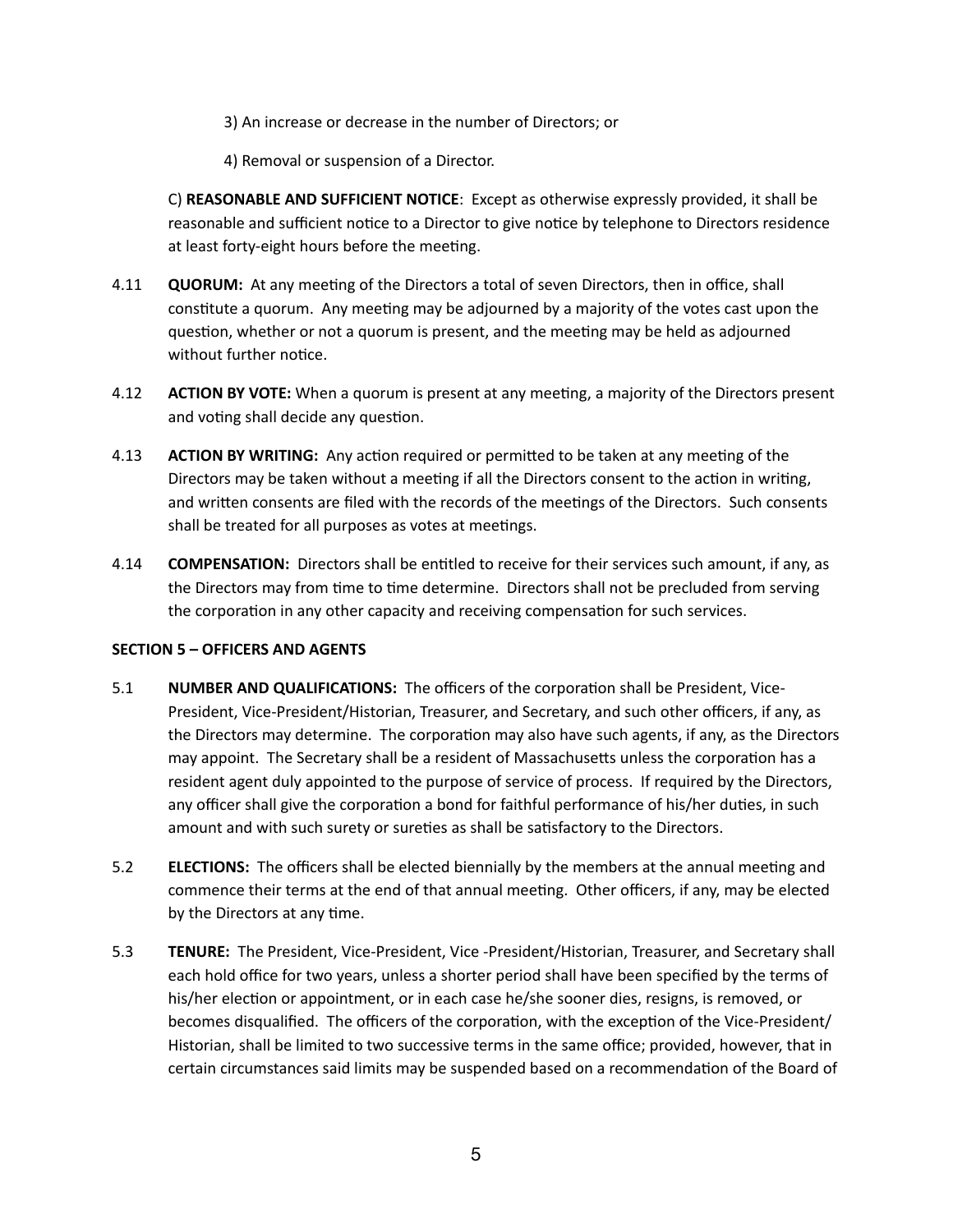Directors and a majority vote of these present at the annual meeting. Each agent shall retain his authority at the pleasure of the Directors.

- 5.4 **PRESIDENT:** The President shall be the chief executive officer of the corporation and, subject to the control of the Directors, shall have general charge and supervision of the affairs of the corporation. The President shall preside at all meetings of the Directors, except as the Directors otherwise determine. The President shall be a member, ex officio, of all committees.
- 5.4.1 **VICE-PRESIDENT**: The Vice-President shall have the duties and powers as the Directors shall determine. The Vice President shall have and may exercise all the powers and duties of the President during the absence of the President, or in the event of his/her inability to act.
- 5.4.2 **VICE-PRESIDENT/HISTORIAN:** The Vice-President/Historian shall be the official historian of the Society and shall have such duties and powers as the Directors shall determine. The Vice-President/Historian shall be responsible for such special projects as may be assigned by the President.
- 5.5 **TREASURER:** The Treasurer shall be the chief financial officer and chief accounting officer of the corporation. He/she shall be in charge of its financial affairs, funds, securities, and valuable papers, and shall keep full and accurate records thereof. He/she shall have such other duties and powers as designated by the Directors or the President. He/she shall also be in charge of its books of account and accounting records, and its accounting procedures. The Treasurer shall keep an accurate record of membership. Any expenditure in excess of five hundred dollars must be approved by the Board of Directors. An annual audit may be performed by a committee designated by the Board of Directors, with a report of its findings presented to the Board of Directors.
- 5.6 SECRETARY: The Secretary shall record and maintain records of all proceedings of the Board of Directors in a book or series of books kept for that purpose, which book or books shall be kept within the Commonwealth as the principal office of the corporation, or at the office of its Secretary, or its registered agent, and shall be open at all reasonable times to the inspection of any member. Such books or book shall also contain records of all meetings of incorporators and the original, or attested copies, of the articles of organization, by-laws, and names of all members and Directors, with the address of each. If the Secretary is absent from any meeting of members or Directors, a temporary Secretary chosen at the meeting shall exercise the duties of the Secretary at the meeting. The Secretary shall be responsible for meeting notification when required.
- 5.7 **SUSPENSION OR REMOVAL:** An officer may be suspended or removed with or without cause by vote of a majority of Directors then in office at any special meeting called for such purpose, or at any regular meeting. An officer may be removed after reasonable notice and opportunity to be heard.
- 5.8 **RESIGNATION:** An officer may resign by delivering his/her written resignation to the President or Secretary of the corporation; a meeting of the members or Directors; or to the corporation at